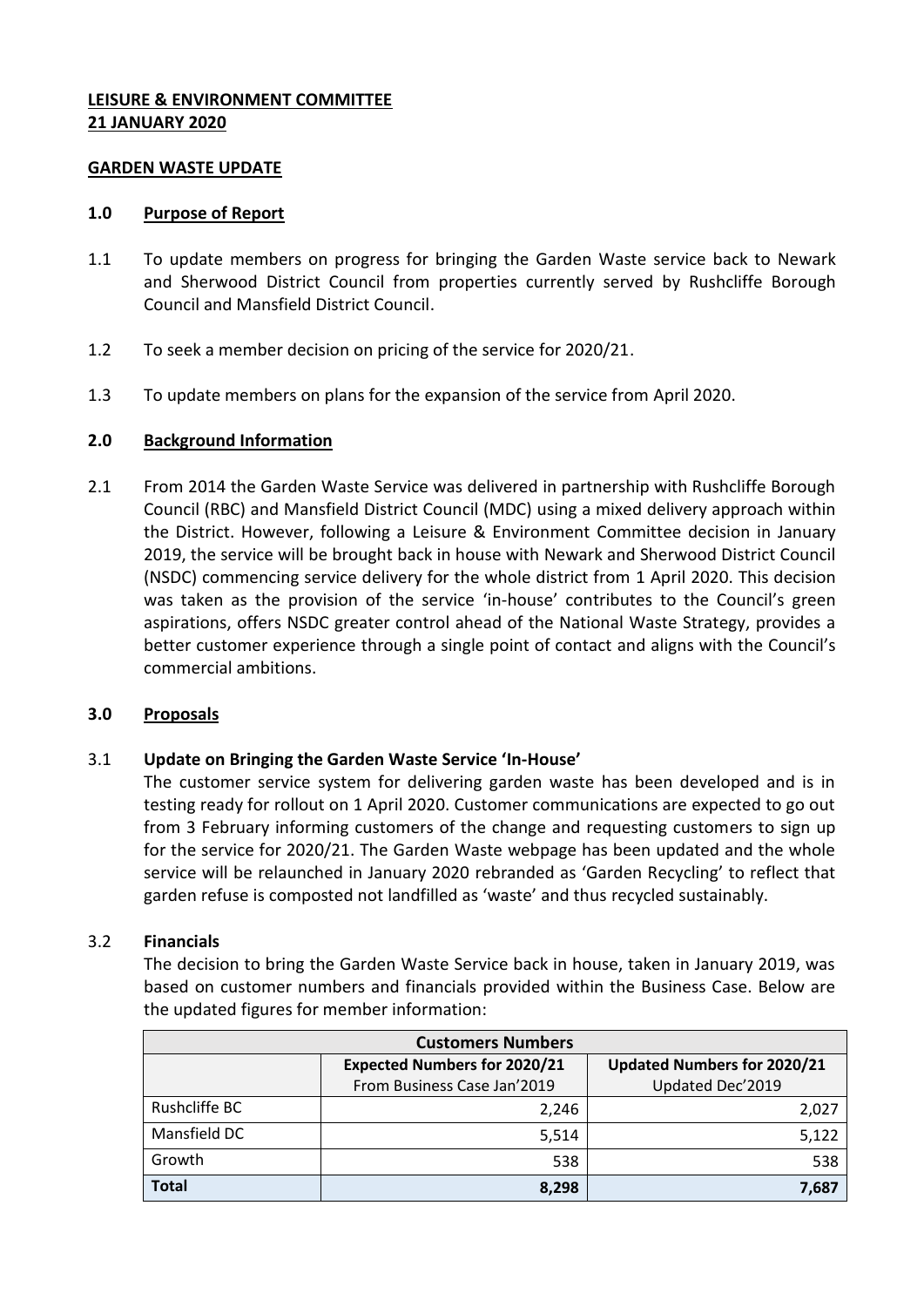Whilst there is a decline in the number of customers coming from MDC and RBC the number of customers in the NSDC delivery area has increased therefore overall the net change from the business case is minimal (a 1% positive variance).

| <b>One-Off Costs</b> |                                |                                |  |  |  |
|----------------------|--------------------------------|--------------------------------|--|--|--|
|                      | <b>Expected Costs</b>          | <b>Updated Costs</b>           |  |  |  |
|                      | From Business Case Jan'2019    | Updated Dec'2019               |  |  |  |
| Two 32-Tonne Trucks  | £370,000                       | Not required                   |  |  |  |
| Bin purchase         | £82,980                        | £53,809                        |  |  |  |
|                      | *Estimate based on £10 per bin | *Actual purchase at £7 per bin |  |  |  |
| <b>Total</b>         | £452,980                       | £53,809                        |  |  |  |

The business case also budgeted for two additional vehicles to deliver the service. However, upon reflection, the service will use the best vehicles in the existing fleet. This will enable us to as we learn more about the requirements of the rounds and re-position the fleet as more information becomes available about the National Waste Strategy. There was also a £29.1k saving against budgeted bin costs and the difference was used to enhance the garden waste software provision (urgency item noted at Policy & Finance Committee on 26 September 2019).

Please see appendix one for the revenue impact of these changes on the Business Case numbers.

# 3.3 **Service Pricing**

The decision to charge £37 a bin was taken in January 2019 before the successful Cleaner, Safer, Greener programme or the adoption to the Community Plan with its objectives around recycling and greening the district. In light of this Council wide 'cleaner and greener' focus it would be most appropriate to promote good waste management and increase recycling rates through greater uptake of the garden waste service. Therefore, it is the officer recommendation that the current charge of £35 is maintained for 2020/21.

This would impact not only the customers coming back 'in-house' but also the customers already served by NSDC. Using the most recent customer numbers, altering the service charge from £37 to £35 a bin would change the income for 2020/21 from £497.5k to £471k a £26.5k financial impact.

### 3.4 **To summarise**;

|                                                   | <b>Original Business</b> | <b>Updated Business</b> | <b>Updated Business</b> |
|---------------------------------------------------|--------------------------|-------------------------|-------------------------|
|                                                   | Case                     | Case                    | Case £35 charge         |
|                                                   | 13,327 customers         | 13,331 customers        | 13,331 customers        |
|                                                   | at £37                   | at £37                  | at £35                  |
| Service Charge for bins from<br>RBC, MDC & Growth | £307,026                 | £284,419                | £269,045                |
| Service Charge for bins from<br><b>NSDC</b>       | £186,073                 | £208,828                | £197,540                |
| Bin Replacements/ New Bins                        | £4,400                   | £4,400                  | £4,400                  |
| <b>Total Income</b>                               | £497,499                 | £497,647                | £470,985                |

Therefore, to summarise, a member decision to alter the charge from £37 to £35 for 2020/21 would have a £26.6k impact on the income received.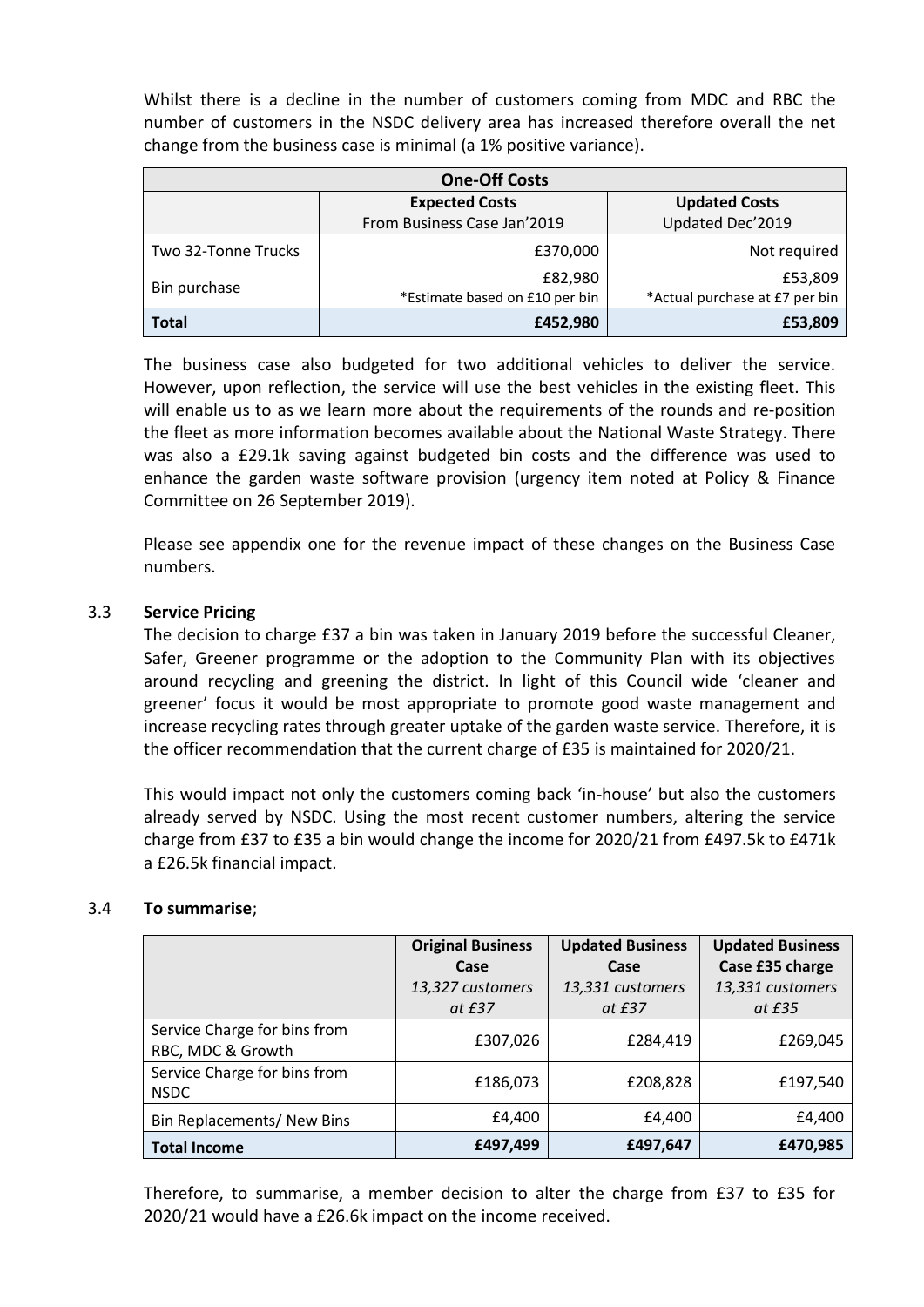# 3.5 **Expansion of the Service**

The aim is to expand the Garden Recycling service to increase service income in line with the Council's aspirations, increase the district's recycling rate and improve the waste practices of service users by encouraging considered waste disposal practises.

This will be achieved through:

- Targeted marketing to increase service penetration,
- Expansion of the offer to increase the number of households utilising the Council's garden waste service by offering a lower cost 'bag service' for residents with smaller gardens who would not require a full size bin, and
- Clear branding of the service demonstrating the 'USP' of the service in that the service is all-year around, reliable, regular and environmentally friendly.

# **4.0 Equalities Implications**

4.1 No adverse impacts have been identified. Assisted bin collections currently offered for refuse and recycling will be extended to garden waste service users. The garden waste service will remain an opt-in chargeable service at this current time and the methods of payment will stay the same.

# **5.0 Financial Implications (FIN19-20/7619)**

- 5.1 As per 'One off Costs' part of the table at 3.2 the £370,000 is no longer required for the two 32 tonne trucks. Therefore £89,410 can be allocated to the three new vehicles required following the waste management review as per the report to this committee on 24 September as we now have the vehicle specification. This leaves £280,590 no longer required in the Capital Programme, freeing up capital receipts for other projects and therefore reducing the need to borrow for other schemes. Approval for these changes will be sought as part of the Capital Budget Report to Policy & Finance Committee on 20 February 2020.
- 5.2 An urgency item was noted at the Policy & Finance Committee on 26 September reporting the reduced costs of the bins with a recommendation to use the difference to enhance the garden waste software provision with the remaining amount set aside for new customer's bins.
- 5.3 The Business Case income was for the areas returning to Newark and Sherwood District Council, from MDC and RBC. The income projected is now £38k less, due to a reduction in the forecast collection numbers, and by agreeing to keep the charges at the 2019/20 price of £35 per bin. The projected surplus has now reduced to £16.6k.
- 5.4 However, the NSDC customer numbers have increased, and with the reduction to £35 per bin, the income is expected to still increase by £11.5k. Therefore, the NET income reduction in the whole Garden Waste service, if the price stays at £35 per bin, is £26.5K.

### **6.0 Community Plan – Alignment to Objectives**

6.1 This Garden Waste service achieved a surplus and thus contributes to the objective to 'generate more income, improve value for money and increase residents' satisfaction with the Council'. The provision of the service in-house also means a better customer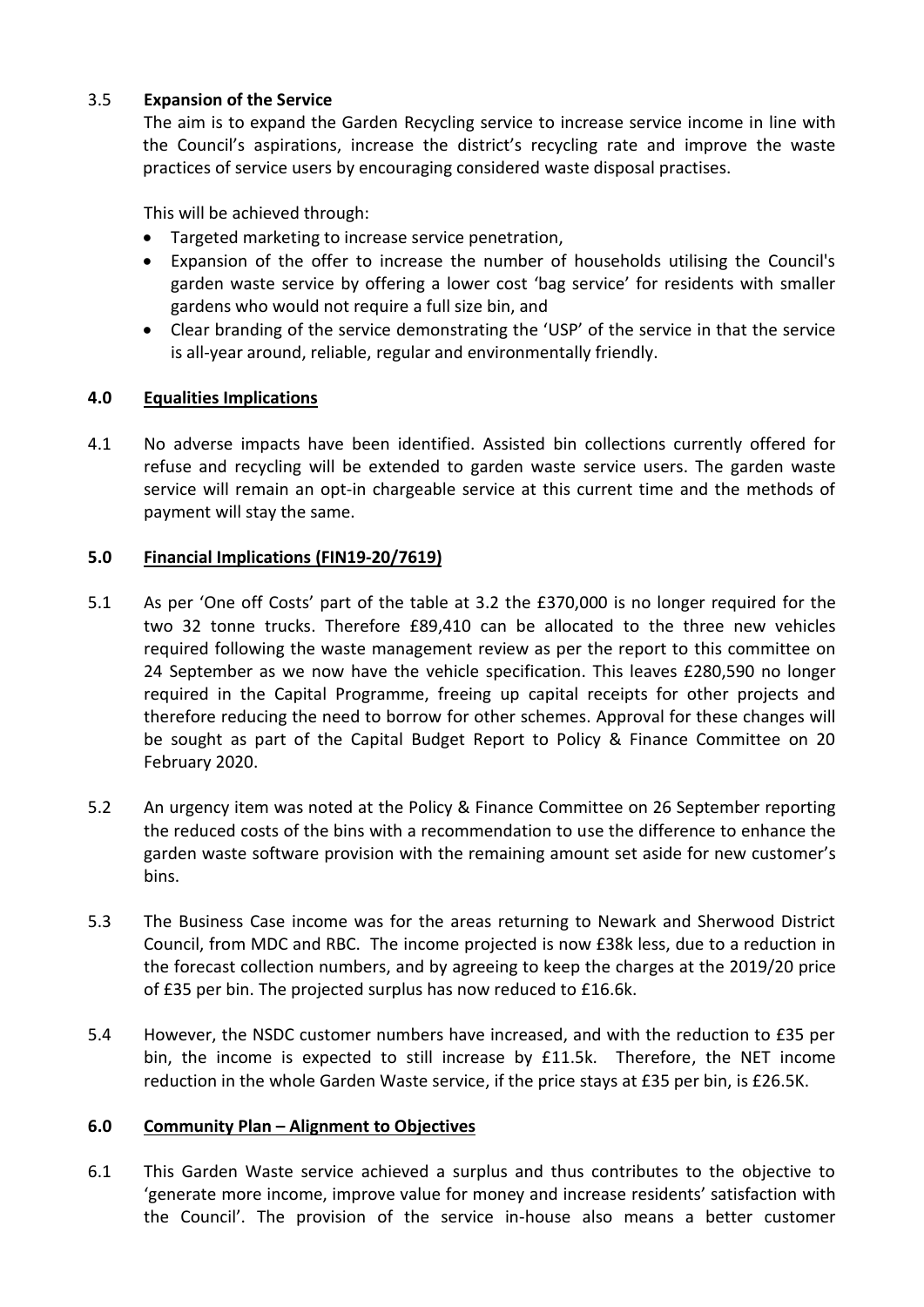experience. Whilst the improved waste management and increased recycling contributes to the 'improve the cleanliness and appearance of the local environment' objective and the 'protect, promote and enhance the district's natural environment' objective.

# **7.0 RECOMMENDATIONS: that**

- a) Members note the updates within the report;
- b) Recommendation to the Policy & Finance Committee the removal of the £280,590 no longer required for the RCV's from the capital programme in order to reallocate the capital receipts to other projects; and
- c) Members endorse amendment of the Garden Waste Service charge from £37 to £35 for 2020/21 and recommended to Policy and Finance Committee.

# **Reason for Recommendations**

**To enable the Council to provide a Garden Waste Service that delivers a quality customer experience and contributes to the Council's 'green' aspirations.**

Background Papers Nil

For further information please contact Ella Brady on Ext.5279 **Matt Finch, Director of Communities & Environment**